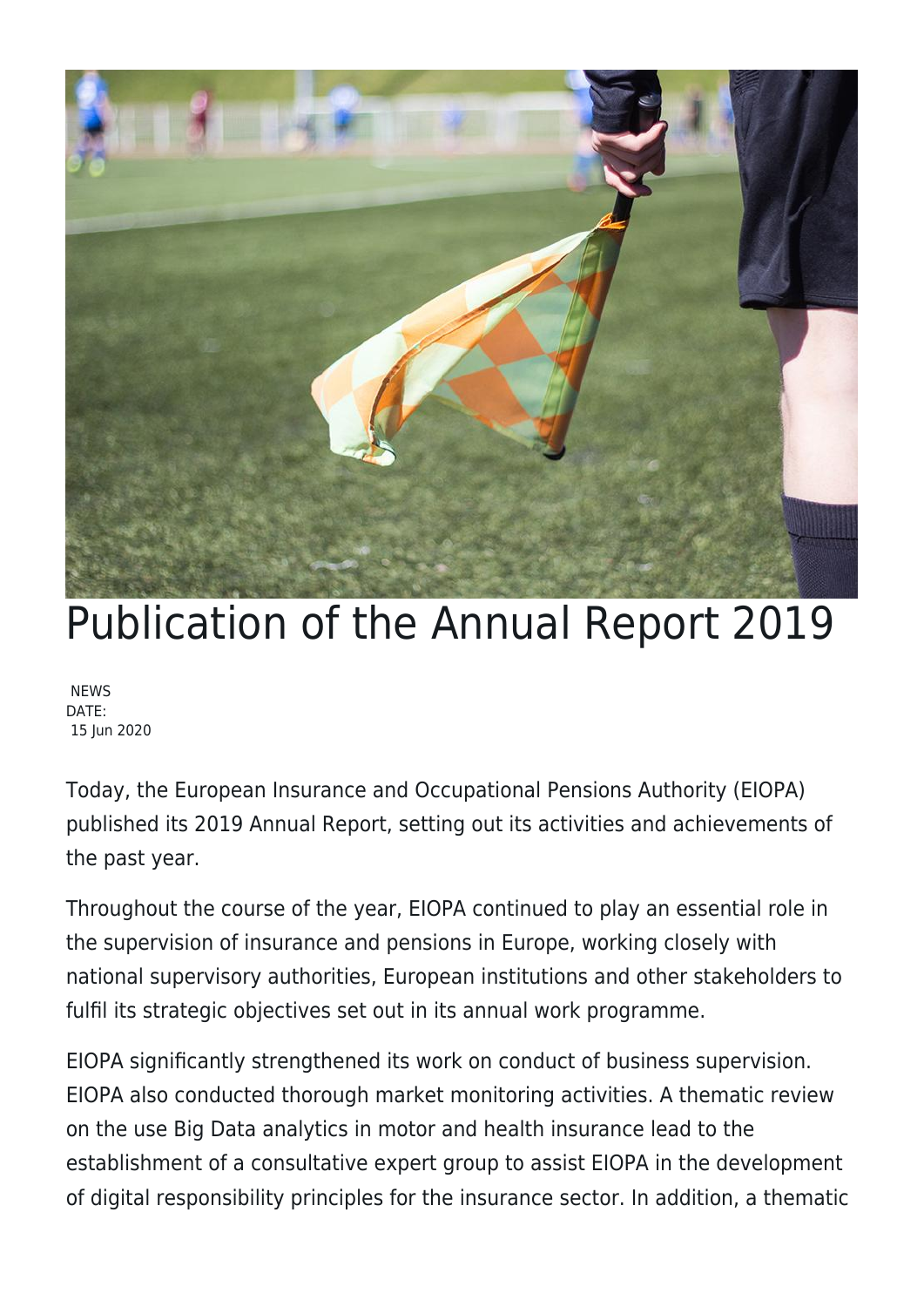review on consumer protection issues in travel insurance resulted in a warning in to insurers and insurance intermediaries to tackle high commissions for travel insurance products

In the context of the Insurance Distribution Directive (IDD), EIOPA worked on a number of deliverables, including an examination of general good rules and the review of the Decision on the cooperation of competent authorities. EIOPA also undertook considerable work as part of 2020 Review of Solvency II to ensure that the landmark regulation remains fit for purpose.

In the context of the implementation of the Institutions for Occupational Retirement Provisions – IORP II Directive, EIOPA focused its work on achieving proportional and relevant application of IORP II throughout Europe. Implementation of the supervisory convergence plan, with priority given to the application of proportionality, the supervision of internal models and the supervision of cross-border business, which resulted in continued use of crossborder platforms to address

Following political agreement on the proposal for a Pan-European Personal Pension Product (PEPP), EIOPA began work on a number of specific PEPP technical deliverables.

During the course of the year, EIOPA continued to build a consistent approach to supervision and promote consistent supervisory practices through the implementation of its supervisory convergence plan, with priority given to proportionality, the supervision of internal models and the supervision of crossborder business.

EIOPA continued to identify trends and potential risks and vulnerabilities that could have an adverse effect on the pension and insurance sectors across Europe. As part of this work, throughout the course of this year, EIOPA published insurance and occupational pension statistics, the risk dashboard and financial stability reports. A key challenge continues to be the prolonged low yield environment.

In 2019, EIOPA also conducted a stress test on the occupational pensions sector. For the first time, the stress test included an assessment of environmental, social and governance exposures. In addition, EIOPA also continued its work on cross